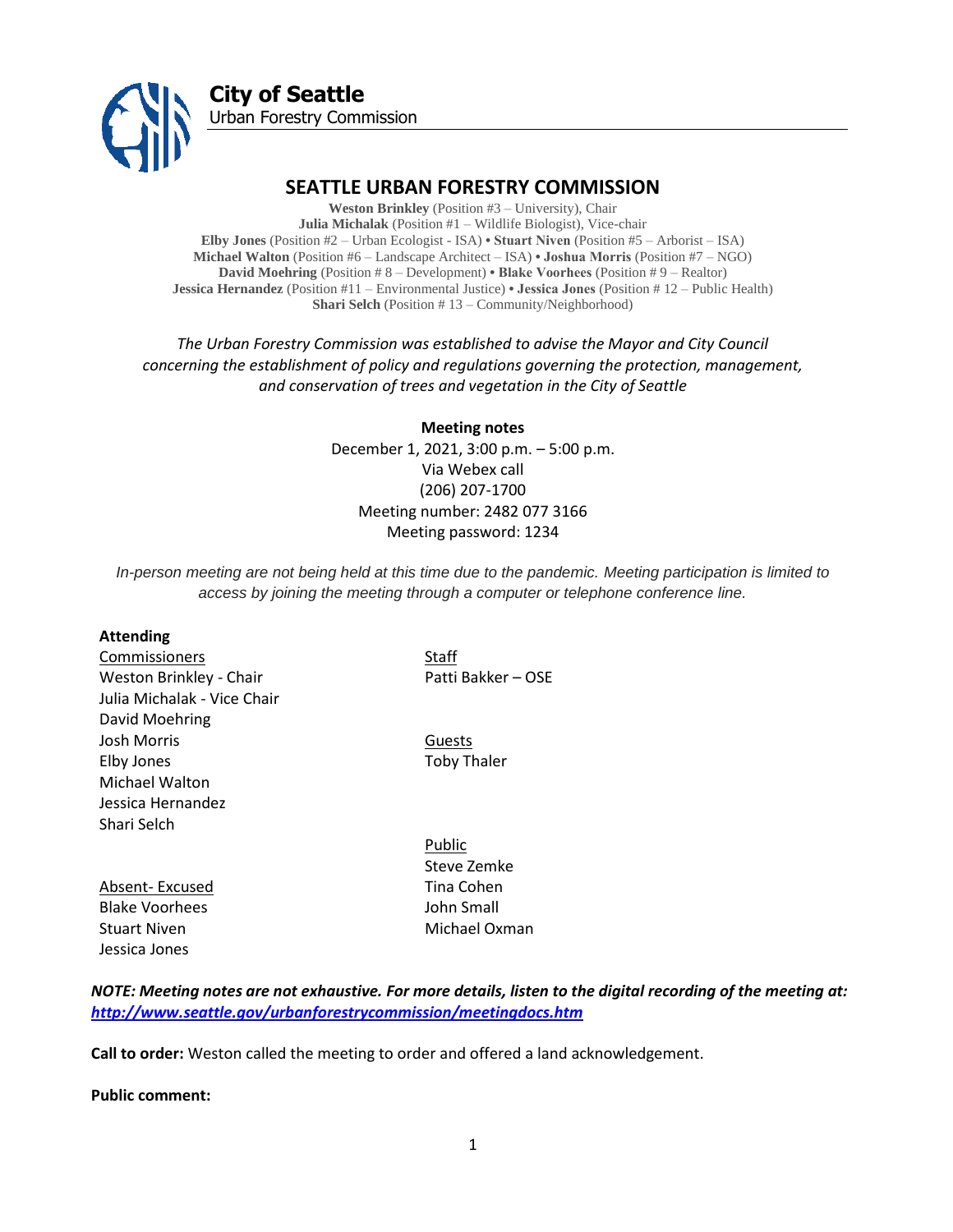Steve Zemke – regarding the tree protection updates briefing, why isn't the UFC's draft tree protection ordinance being considered also? There are issues in that that don't seem to be in what's being considered now. He suggests a one-month public comment period once the draft comes out. He does appreciate what is being done, but wish it was more public.

John Small, former Commissioner in the Urban Ecologist position – the Commission grappled with these issues back when he was on it; he appreciates the ongoing work. He is struck by the regulatory approach that is being taken with the protection updates, rather than incentives. Regulations cause negative affects on people, where incentivizing has much more direct effects. Are any incentives being considered? Vast majority of large trees can easily be considered hazard trees just due to nature of their growth habit and high risk that larger trees present to structures and human safety. He urges the UFC to help SDCI understand that groves need management to keep them healthy, which may include thinning.

### **Chair, Committees, and Coordinator report:**

Patti provided updates regarding investigating in-person options for meetings. She was able to confirm that technology set up in the OSE conference rooms are sufficient to allow for screen use and audio and visual functions while recording the meeting in Webex. The challenge currently remains security access to floors within the Seattle Municipal Tower. Both staff and public are limited in what floors can be accessed easily. Patti will further investigate how to get access for staff and the public to the floor(s) necessary for in-person meeting options.

Patti also provided updates on recruitment for UFC positions.

- The application period for positions 4 and 6 closed on November  $16<sup>th</sup>$ . We did not receive many applications, but have at least one for each position. Patti will work with Weston and potentially the new Chair to schedule interviews.
- Get Engaged position we are still waiting for word from the liaison at the YMCA about the process for moving the candidate forward.
- Position 2 recruitment for this position should be posted this week. Positions 2, 4 and 6 are all Mayor-appointed positions; it will likely be January before we can start moving our candidate selections through the appointment process.

# **Approval of November 3 and 10 meeting notes**

# **ACTION: A motion to approve the November 3 meeting notes as written was made, seconded, and approved.**

**ACTION: A motion to approve the November 10 meeting notes as written was made, seconded, and approved.** 

### **Chair and Vice-Chair Nominations**

Patti reported on the nominations received for these positions, and the results of which Commissioners are interested in and able to serve in them. There were six nominees for Vice-Chair, of which three were interested in serving. There were five nominees for Chair, of which none considered themselves to have the capacity to serve. Patti introduced the concept of potentially having two Co-Chairs share leadership duties for the Commission, in case Commissioners are interested in considering such a model.

The Vice-Chair nominees each took a few minutes to speak on their interest in serving. They were also asked to discuss their contribution to our community outreach draft efforts. Weston and Julia each provided input on duties and time commitments of the Chair and Vice-Chair roles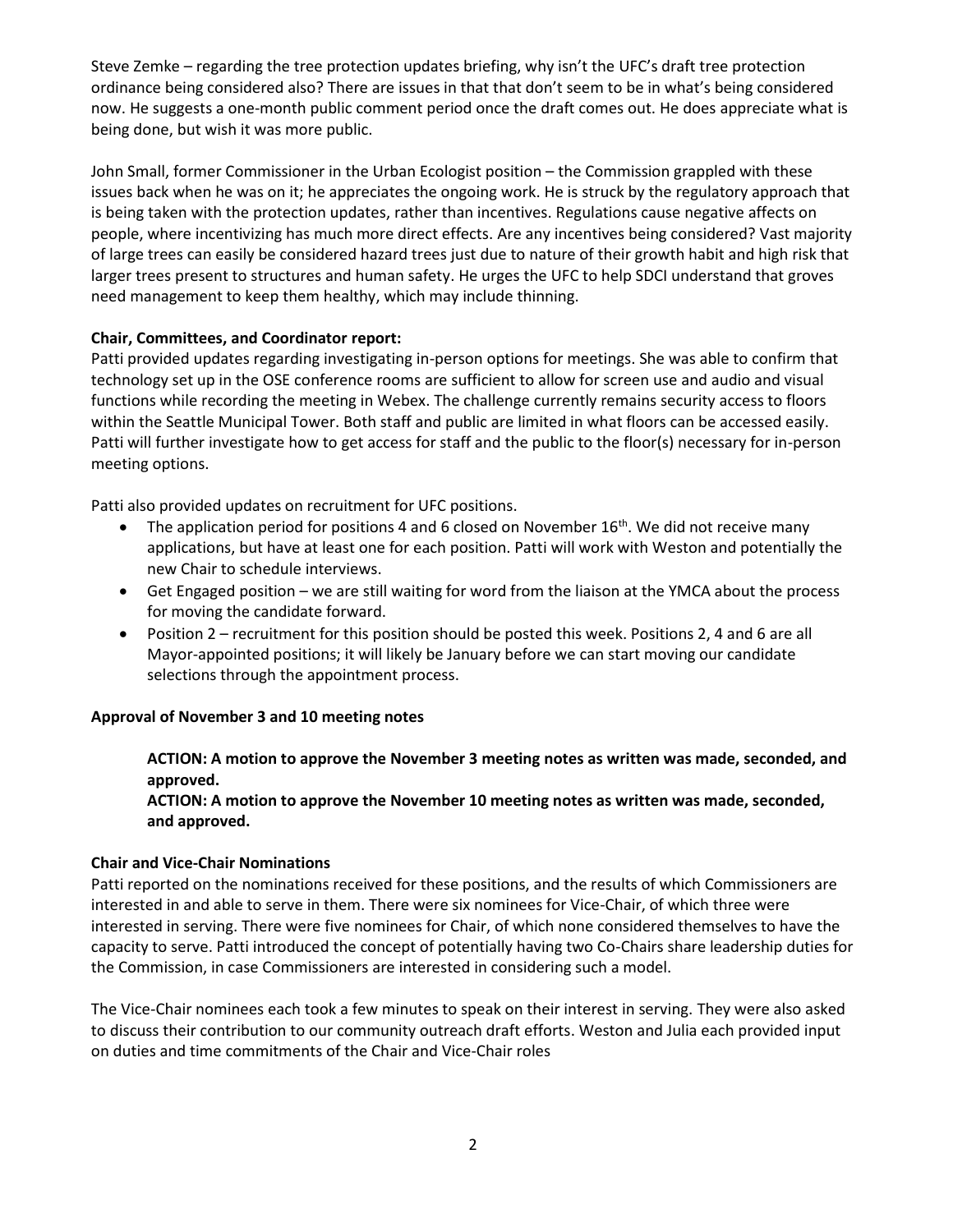The Commission will conduct the election for the Vice-Chair position next week, and also consider the leadership model, if there is a desire for a potential shift in it. Meanwhile, Patti will revisit with the nominees how they are feeling about taking on the Chair and/or Vice-Chair roles given this discussion today.

### **Tree Protection Updates Work**

Patti started off the briefing with providing a holistic urban forest framework strategy citywide. She also reviewed the recommendations of the UFC in recent years, and briefly described how those are incorporated into the strategies being explored.

Chanda Emery then covered the strategies being explored. She reviewed the list of 8 strategies outlined in Resolution 31902, explaining that the five strategies currently being explored combine some of those strategies together. The first strategy discussed is to develop a tree service provider registration along with a service provider and homeowner self-reporting system. This strategy will ensure that those implementing tree service work are trained and certified. This will fill in the gaps where currently trees are being taken down inappropriately. She pointed out that the UFC has been supportive of and recommended this previously, and other cities are currently implementing. The reporting system would be a tool that links to the current tree tracking system. The city of Kirkland currently is using a reporting system and staff has consulted with their staff in researching this option. Weston suggested that this strategy could be a place to use incentives in order to increase effectiveness.

The second strategy is to expand the definition of exceptional trees by lowering the upper threshold from 30" down to 24" and adding tree groves and heritage trees. The species with smaller size thresholds will be retained. This strategy is also looking at potential removal of invasive tree species.

The third strategy would create a new category of "significant trees" to be regulated and protected. This would create a new code requirement that plan reviewers would need to consider ways to protect this new category of trees, especially when there is utility and site access involved.

The fourth strategy would create a voluntary payment-in-lieu program when tree replacement is required. There was much support for this option during the community outreach processes. This could support planting in currently under-planted areas and could also support City tree planting programs that could use additional funding. The amounts collected would be based on national standards and adjusted for costs in Seattle, and the amounts will aim to balance making the program an option people will want to use with the potential for it to be over-used, leading to more trees being removed.

The last strategy encompasses several pieces aimed at improving customer service, simplify processes and strengthening tree regulations and enforcement. The tree service provider registration is expected to increase quality of tree work and reporting, adding to data collected. Hazard tree documentation will also be strengthened, and penalties for illegal tree removal will be greatly increased.

Chanda covered the timing of next steps for this work. The goal is to produce a draft proposal in some format (draft ordinance or proposal report or other) this month for environmental review. She invited the UFC to participate, starting with providing any recommendations and information now and then getting together with staff. She also noted that they are in the early stages of preparing this proposal, there will be more work on it and opportunities to participate.

Questions from Commissioners included what form of product is expected to be produced this month, will there be a permit process included as mentioned in the Resolution, and how many times is the tree ordinance expected to be updated.

### **Presentation debrief:**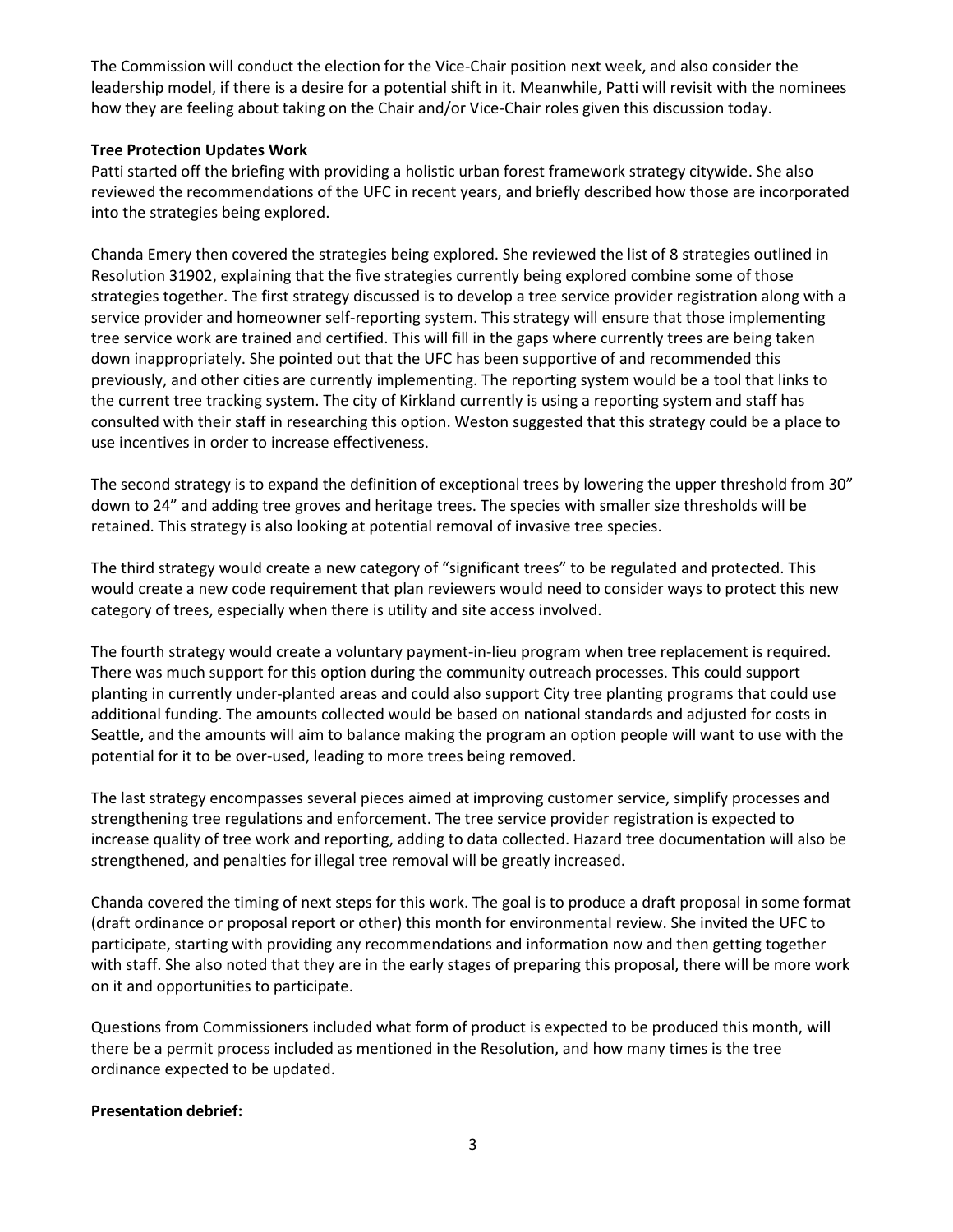David offered to draft a recommendation letter. Weston called for Commissioners to send any input they have on the proposals to Patti and copy David so that it can be included in the recommendation letter.

*NOTE: Meeting notes are not exhaustive. For more details, listen to the digital recording of the meeting at: <http://www.seattle.gov/urbanforestrycommission/meetingdocs.htm>*

### **Public comment:**

Michael Oxman clarified his comment from the November 3 meeting regarding the number of staff needed to implement proposed changes. He would like SDCI to address the 22,500 number indicated in the chat during that meeting.

Toby Thaler expressed appreciation for Chanda's presentation, and he looks forward to helping with this work as it proceeds.

Tina Cohen appreciated the strategies presented; SDCI should consider incentives for tree retention (e.g. utility forgiveness). The strategies proposed put much responsibility on the homeowner removals rather than developer removals. She noted, regarding the arborist registration process, that there could be conflicts of interest if there is not separation of TRAQ arborists from the evaluating arborist (those doing the evaluation of trees being those who will be contracted to do removal work).

Steve Zemke suggested that Commissioners not involved in the previous recommendations look closely at them, as the Commission looks to verify what is included in the new proposals. The Friends of Seattle's Urban Forest website has many links to tree ordinances in the region and across the country; these are good resources for seeing what is working elsewhere and what hasn't worked. Also, TreePAC will be releasing next week the second portfolio of questions asked of the public regarding trees.

**Adjourn:** The meeting was adjourned at 5:00 PM.

### **Meeting Chat:**

from Jessica Hernandez to everyone: 3:31 PM I also want to ask them to speak on their contribution to our community outreach draft efforts: https://padlet.com/jessica1267/v6zzsm5a9m6qcbiw from Jessica Hernandez to everyone: 3:40 PM Thank you everyone! from David Moehring Pos 8 to everyone: 3:51 PM Regarding public comment received today, Commissioners may be interested in the Nov 2020 City Council resolution 31902 available online at: from David Moehring Pos 8 to everyone: 3:51 PM https://seattle.legistar.com/ViewReport.ashx?M=R&N=Text&GID=393&ID=3667453&GUID=8D207CD2-96FC-4B02-94AB-7832F169796D&Title=Legislation+Text from Jessica Hernandez to everyone: 3:53 PM Her audio cut off from Tina Cohen to everyone: 3:53 PM no audio from John Small to everyone: 3:53 PM Hi Micheal,, I'm having a bit of deja vu from Weston to everyone: 3:54 PM https://www.seattle.gov/Documents/Departments/UrbanForestryCommission/Resources/OutlineandDraftU FCTreeProtectionRegs070219FullDocCorrected.pdf is the full UFC recommendations referenced as well from David Moehring Pos 8 to everyone: 3:55 PM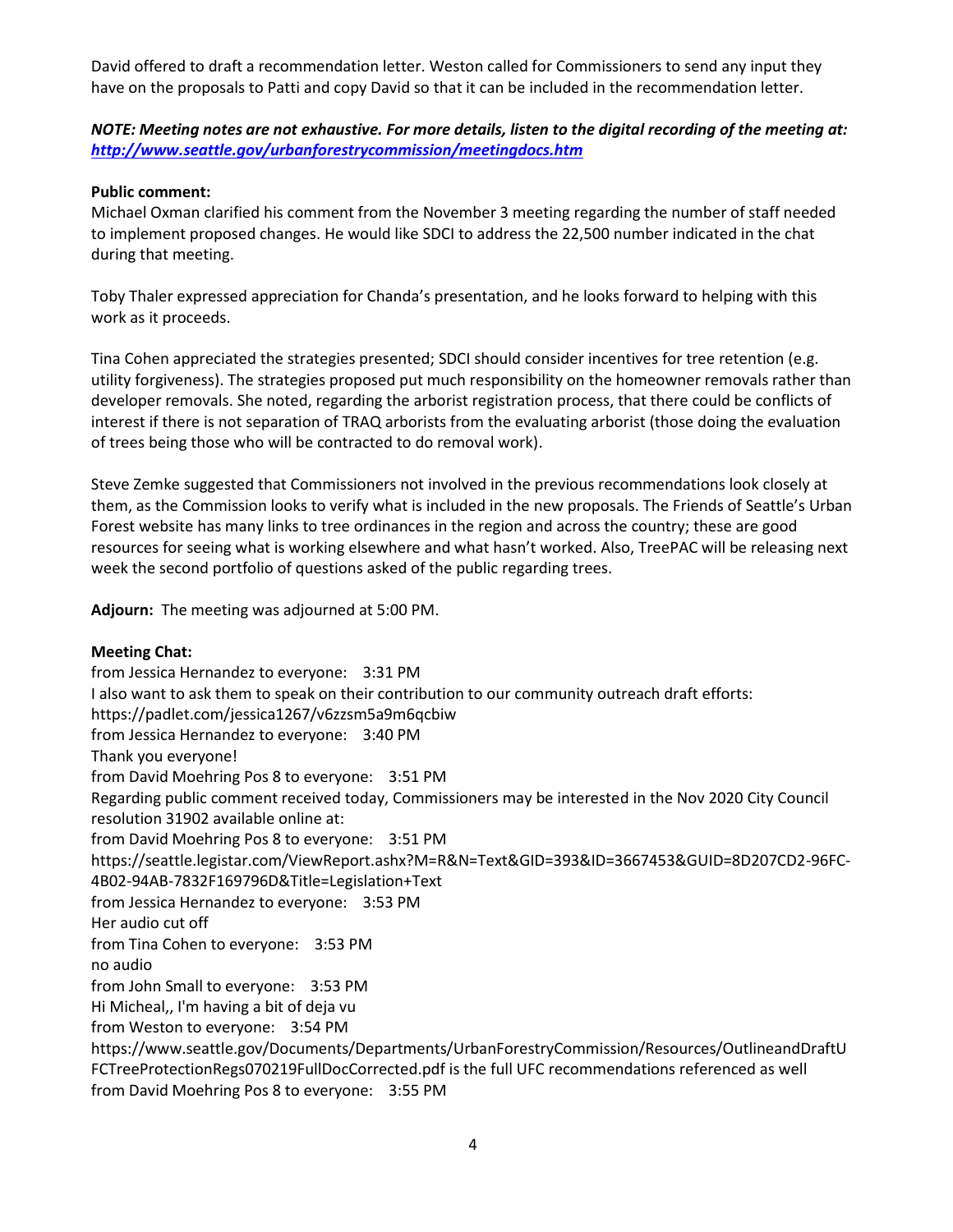...and regarding public comment from the persepective of Pos 8 'Developer' role, existing Code incentives may be found in the Seattle Municipal Code in a few places... including design departures within section SMC 23.41.012. It might be advisable to see how many times these incentives are being accepted in lieu of existing large and Exceptional Tree removal. Thank you John and Steve for your public comments! from Weston to everyone: 3:57 PM

One of the other incentive programs currently - https://www.seattle.gov/utilities/your-services/accountsand-payments/rates/drainage

from Michael Oxman to everyone: 4:00 PM

This meeting is being broadcast live on Facebook.

from Jessica Hernandez to everyone: 4:01 PM

Question (Bc I might forget it): For the community outreach component, are there other indicators aside from race (reference: BIPOC) that determine which communities are outreach to? Examples: socioeconomic class, home-ownership, gender, etc. Given the % of BIPOC residents in Seattle is low. Thank you.

from Jessica Hernandez to everyone: 4:01 PM

outreached\*

from David Moehring Pos 8 to everyone: 4:05 PM

David: will comment on slide 4 relative to Seattle Municipal Codes that are key during the development process.

from Bakker, Patricia to everyone: 4:07 PM

Jessica - yes, Community Liaisons we worked with through Department of Neighborhoods included seniors,

disabled and unhoused communities as well.

from Jessica Hernandez to everyone: 4:07 PM

Thank you!

from Steve Zemke to everyone: 4:10 PM

Many of smaller exceptional trees are native trees like dogwoods

from Michael Oxman to everyone: 4:15 PM

Please add an 'Environmentally Critical Area' category called 'Tree Zone", similar to a 'Riparian Zone' or 'Steep Slope'.

from Michael Oxman to everyone: 4:17 PM

The tree appraisal pricing standard currently in use is a Pacific Northwest standard.

from Steve Zemke to everyone: 4:19 PM

Look at requiring tree care providers to file information with city for private homeowners rather than homeowners to insure more complete and accurate information. That is the idea behind permits to have arborists get them.

from Michael Oxman to everyone: 4:21 PM

The 'per inch' unit price is contradictory to the standard that is individually derived by the expertise of the consultant doing the appraisal. Things are just NOT that simple, which is why the Seattle Municipal Code requires Arborist Reports to be written only by ISA Certified Arborists.

from Steve Zemke to everyone: 4:23 PM

Johnson's draft eliminated many protections like limiting trees removed by homeowners. Look at UFC modifications of Johnson's draft by UFC see UFC draft!!

from Bakker, Patricia to everyone: 4:24 PM

Here is the link to the SDCI webpage with the community feedback:

https://www.seattle.gov/sdci/codes/changes-to-code/tree-protection

from Weston to everyone: 4:24 PM

Thanks, Patti!

from John Small to everyone: 4:27 PM

The incentives noted above have an econmic value <0.001% the value of developing the small grove on my single family lot. (Based on paying drainage fees for 30 years, recent sales of a lot on the same street and under current zoning)

from Tina Cohen to everyone: 4:27 PM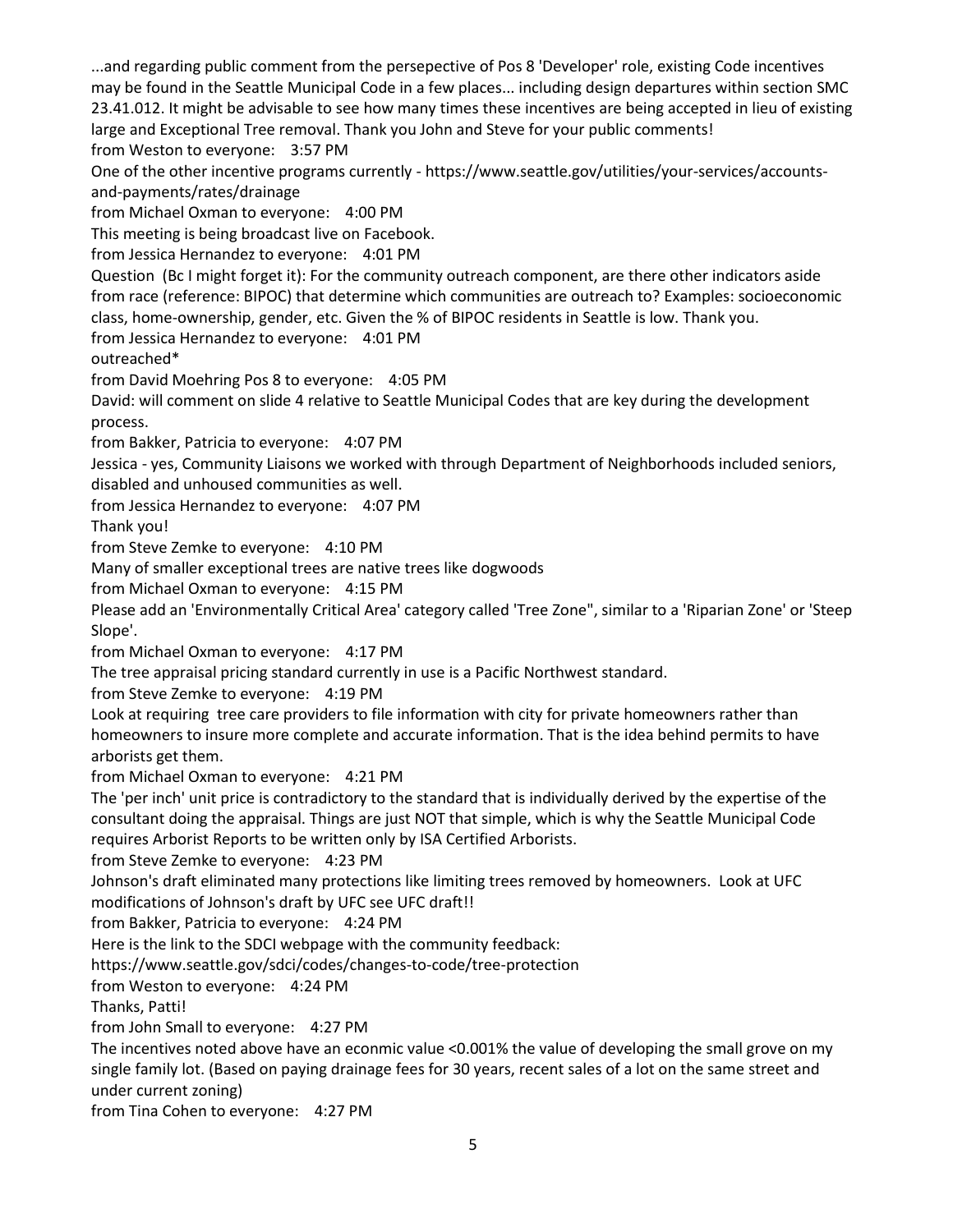Regarding hazard tree documentation: the evaluation needs to be done by an independent TRAQ arborist who is NOT associated with a tree removal service. The evaluation must be then reviewed by a city arborist. Otherwise this process is ripe for abuse!

from John Small to everyone: 4:27 PM

my point is the city lacks meaningful incentives which would better achieve the urban forestry goals than restricting removals

from Michael Oxman to everyone: 4:29 PM

Please require Exceptional Tree Removal Permits to only be issued if a replacement tree is planted.

from Tina Cohen to everyone: 4:30 PM

I agree with John Small. Incentives to save trees during development are needed. I don't think homeowners are causing the loss of canopy as much as development.

from Steve Zemke to everyone: 4:32 PM

Number of Replacement trees or in lieu fees need to increase with size of tree removed. Many other cites do this. Current ordinance does not take into account size of tree removed.

from John Small to everyone: 4:33 PM

Tina, almost every tree over 50' tall in single family zoning is going to have potential to damage a home. Based on the ISA criteria that risk alone is very difficult to overcome and in my experience most TRAQ qualified arborists will have significant concerns over these trees. It is incorrect to believe that healthy trees are not hazardous under the ISA criteria

from Michael Oxman to everyone: 4:34 PM

Exceptional Trees removed on the basis of excessive risk are currently NOT required to be replaced with a specimen that is capable to attain the size of the tree being removed.

from Jessica Hernandez to everyone: 4:34 PM

I have a question or more like a statement: This is the first time when the department to which we drafted a letter follows through some of the recommendations we made

from Jessica Hernandez to everyone: 4:35 PM

Example: inviting us as a stakeholder- what motivated them to follow through? Patti?

from Jessica Hernandez to everyone: 4:35 PM

I am stating this since i drafted that letter so I remember it!

from John Small to everyone: 4:35 PM

@Steve Zemke, I agree but that needs to be balanced by the need trees have for space. Planting trees 10' OC only works with dwarf species. Those trees have many times less ecological function than large conifers from Tina Cohen to everyone: 4:36 PM

John, I'm a TRAQ arborist and I disagree with your statement. Feel free to continue this post meeting, tina@tinacohen.com

from Steve Zemke to everyone: 4:41 PM

John Small - tree replacement should be placed on some measure of replacement of canopy volume lost within a set period of time like 20 - 25 years. One "tree that at maturity equals tree lost means 80 years for an 80 year old tree.

from Michael Oxman to everyone: 4:42 PM

Please ask city arborists to re-take the self assessment tests that had such egregarious error rates, as described in the 2016 Tree Research Regulations Report.

from Steve Zemke to everyone: 4:43 PM

Any in lieu fees need to increase on yearly basis based on inflation like what Portland does.

from David Moehring Pos 8 to everyone: 4:44 PM

Commissioners, codes I am thinking about as the biggest impacts to exceptional and significant tree loss: (1) SMC 23.24.040 (2) SMC 23.41.012 (3) SMC 25.11.070(2) and the Modifying the Single-Family tree retention and replacement to levels prior to 2019

from Michael Oxman to everyone: 4:44 PM

Please describe the anticipated job duties of the Chief Arborist position, which was just approved by City Council starting in 2022.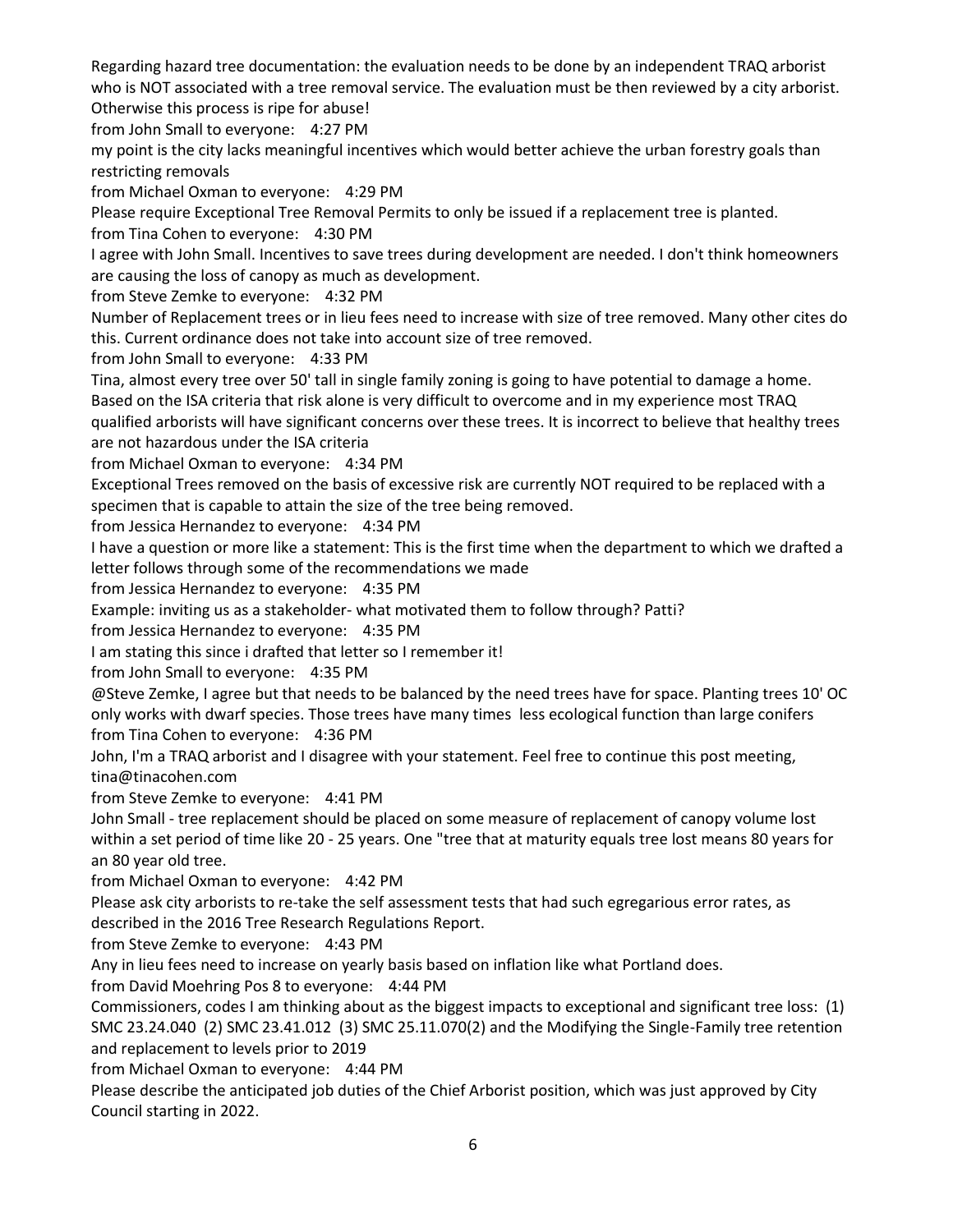from David Moehring Pos 8 to everyone: 4:46 PM Thank you Chanda and Patti! Encouraging ! from Michael Oxman to everyone: 4:47 PM How does the MHA law to reduce size of RSL lots to a miniscule 1,700 Sq Ft contribute to achieving canopy goals ? from Joshua Morris to everyone: 4:49 PM Thank you, Chanda! from Steve Zemke to everyone: 4:50 PM Chanda - Thanks for update today with more details today.. from Jessica Hernandez to everyone: 4:52 PM The follow up is quick from Jessica Hernandez to everyone: 4:52 PM We had less thant 50% answers from Jessica Hernandez to everyone: 4:52 PM or engagement on the community outreach so please complete it if you have not! from Jessica Hernandez to everyone: 4:53 PM https://padlet.com/jessica1267/v6zzsm5a9m6qcbiw

### **Public input: (see next page and posted notes):**

**From:** Mary Manous <info@email.actionnetwork.org> **Sent:** Monday, November 15, 2021 4:53 PM **To:** Bakker, Patricia <Patricia.Bakker@seattle.gov> **Subject:** End the delay! Adopt, with amendments, SDCI's Director's Rule 13-2020

Urban Forestry Commission Coordinator Patti Bakker,

As recent record temperatures have demonstrated, the climate crisis is real. Trees are a buffer to help reduce extreme temperature impacts in urban areas.

Please adopt, with the amendments recommended by the Seattle Urban Forestry Commission, SDCI's Director's Rule 13-2020 (Designation of Exceptional and Significant Trees, Tree Protection, Retention, and Tree Removal during land division, including tree service provider requirements).

Seattle must move forward now, without the delay urged by some, in adopting this updated Director's Rule with the amendments proposed below. This process of increasing protection for our urban forest was first proposed by the Seattle City Council 12 years ago and is long overdue.

The following updates as proposed in the draft Director's Rule are great steps forward:

• Reducing the upper threshold on exceptional trees to 24 inches in diameter at standard height (DSH) from 30 inches

• Designating trees 6 inches DSH and larger as protected trees, starting in the platting and short platting process

• Requiring Tree Care Providers to register with the City as the Seattle Dept. of Transportation already requires

- Continuing protection of tree groves as exceptional trees, even if a tree is removed from the grove
- Making clear that all exceptional trees removed during development must be replaced per SMC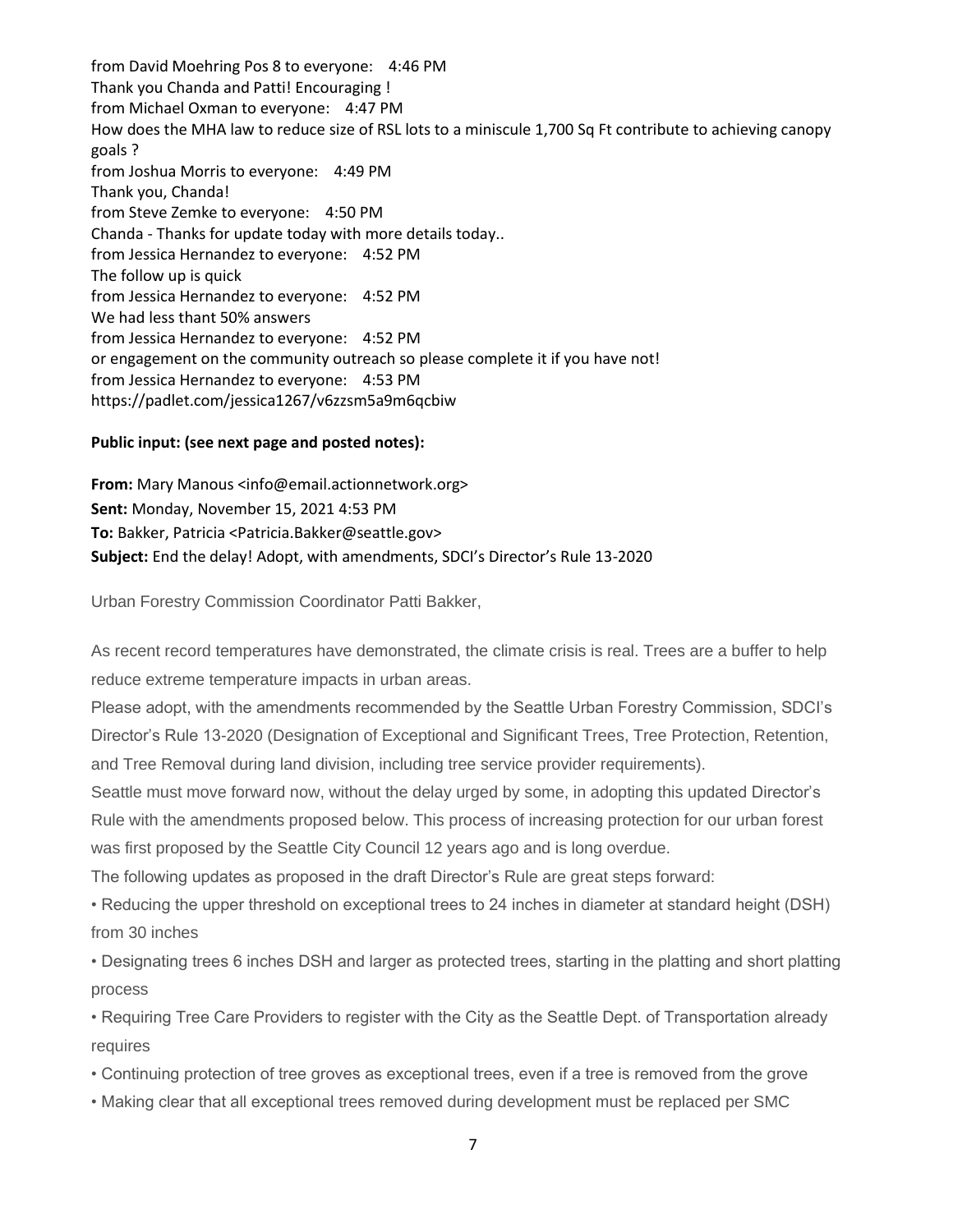25.11.090

• Tightening tree removal requirements for exceptional trees as hazard trees The following changes to the draft Director's Rule are needed:

• Change Subject Title to remove words "land division" and replace with "Development"

• PURPOSE AND BACKGROUND. add "SMC 23 requires that all trees 6 inches DSH and larger must be indicated on all site plans throughout the platting and sub-platting process, and that projects must be designed to maximize the retention of existing trees. This requirement continues throughout any subsequent development on all lots in all zones in the city."

• SECTION 1. Reduce the number of trees and sizes required to be a tree grove. Kirkland, Woodinville, and Duvall all define a tree grove as "a group of 3 or more significant trees with overlapping or touching crowns." Include street trees in groves.

• Add "Significant trees may become exceptional as they grow in size. They are future replacements in the urban forest for exceptional trees when they die. Development projects must be designed to maximize the retention of both exceptional and significant trees to maintain a diversity of tree species and ages."

• Add "All replacement trees regardless of size are protected trees and can't be removed."

• SECTION 2. Change the heading to "TREE PROTECTION". Remove references to "Exceptional Trees" only and change to "Trees". e.g., change "Exceptional Tree Protection Areas" to "Tree Protection Areas". • SECTION 4. Add "The Director shall have the authority to allow replacement trees on both public and private property to meet the goals and objectives of race and social justice under Seattle's Equity and Environment Initiative."

• Under SMC 25.11.090 the Director has the authority to require "one or more trees" to be planted as replacement trees for removed exceptional trees during development. The number of trees required should increase with the size of the tree removed, with a goal to achieve equivalent canopy area and volume in 25 years. Any in-lieu fee must also rise as the size of the removed tree increases. The city can not wait 80 years to replace an 80-year-old western red cedar tree and expect to maintain its canopy goals as large exceptional trees are removed during development.

• SECTION 5. SEPA requirements under SMC 25.05.675 N are for protecting special habitats and need to be considered at the beginning of the development process. The language of this SEPA code section should be included in the Director's Rule to be certain that the code is complied with.

• SECTION 6. SDCI should adopt SDOT's registration process and requirements to assist Tree Care Providers in complying with city code and regulations. Reduce the number of citations that will remove a Tree Care Provider from being registered with the city to no more than 2 per year. Require annual registration same as Seattle business licenses require. Require that Tree Care Provider companies have a WA State contractor's license to ensure they have workers' compensation. Require they have a certificate of insurance that lists the city as an additional insured so the city cannot be sued. Require that all jobs either have a certified arborist on the work site or that they have visited the site and officially sign off on the specific work being done.

8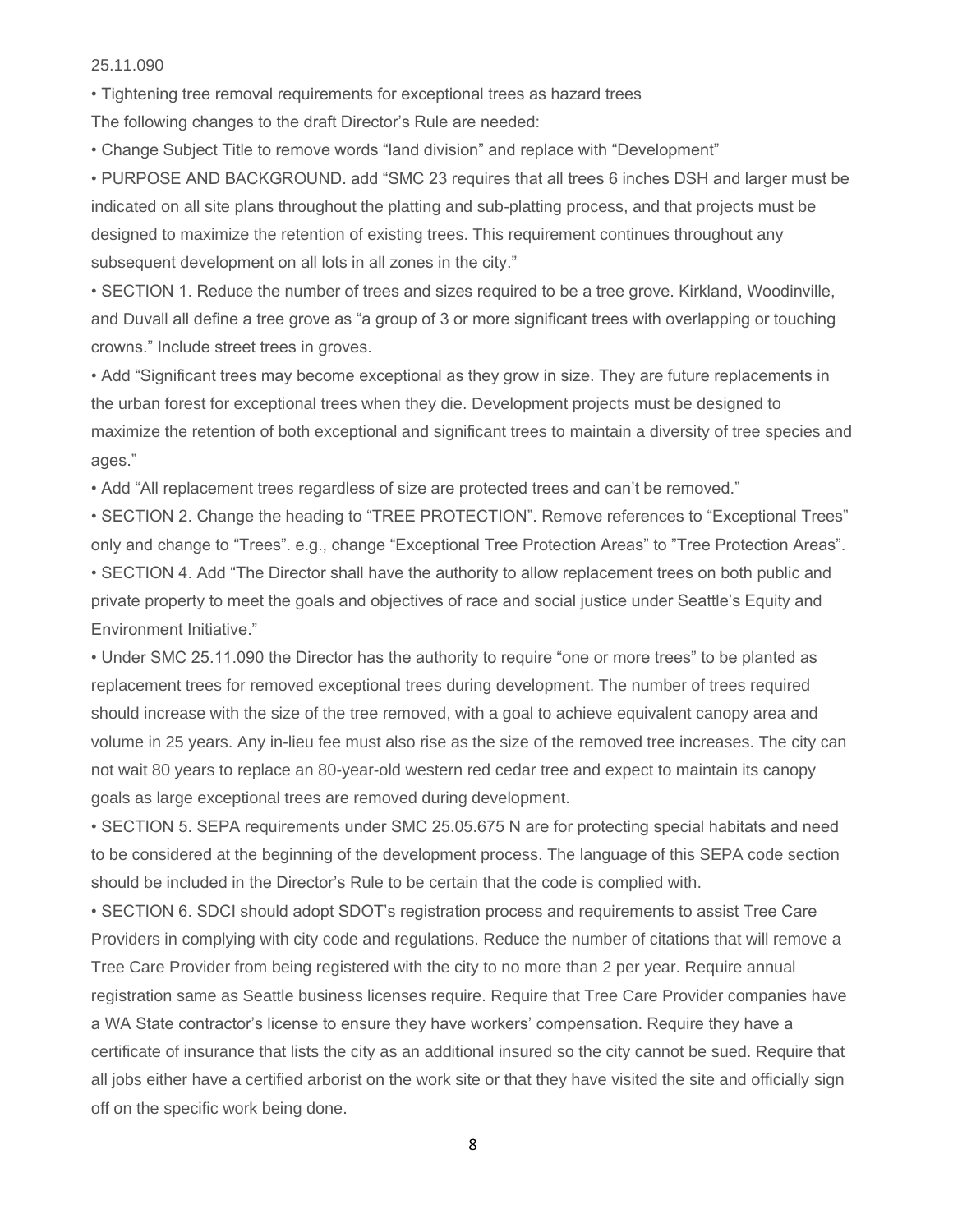Thank you for protecting our urban forest.

Mary Manous [mmanous@me.com](mailto:mmanous@me.com) 10523 13th Ave NW Seattle, Washington 98177

**From:** Robert Meyer <info@email.actionnetwork.org> **Sent:** Tuesday, November 16, 2021 9:45 PM **To:** Bakker, Patricia <Patricia.Bakker@seattle.gov> **Subject:** End the delay! Adopt, with amendments, SDCI's Director's Rule 13-2020

Urban Forestry Commission Coordinator Patti Bakker,

As recent record temperatures have demonstrated, the climate crisis is real. Trees are a buffer to help reduce extreme temperature impacts in urban areas.

Please adopt, with the amendments recommended by the Seattle Urban Forestry Commission, SDCI's Director's Rule 13-2020 (Designation of Exceptional and Significant Trees, Tree Protection, Retention, and Tree Removal during land division, including tree service provider requirements).

Seattle must move forward now, without the delay urged by some, in adopting this updated Director's Rule with the amendments proposed below. This process of increasing protection for our urban forest was first proposed by the Seattle City Council 12 years ago and is long overdue.

The following updates as proposed in the draft Director's Rule are great steps forward:

• Reducing the upper threshold on exceptional trees to 24 inches in diameter at standard height (DSH) from 30 inches

• Designating trees 6 inches DSH and larger as protected trees, starting in the platting and short platting process

• Requiring Tree Care Providers to register with the City as the Seattle Dept. of Transportation already requires

• Continuing protection of tree groves as exceptional trees, even if a tree is removed from the grove

• Making clear that all exceptional trees removed during development must be replaced per SMC 25.11.090

• Tightening tree removal requirements for exceptional trees as hazard trees

The following changes to the draft Director's Rule are needed:

• Change Subject Title to remove words "land division" and replace with "Development"

• PURPOSE AND BACKGROUND. add "SMC 23 requires that all trees 6 inches DSH and larger must be indicated on all site plans throughout the platting and sub-platting process, and that projects must be designed to maximize the retention of existing trees. This requirement continues throughout any subsequent development on all lots in all zones in the city."

• SECTION 1. Reduce the number of trees and sizes required to be a tree grove. Kirkland, Woodinville,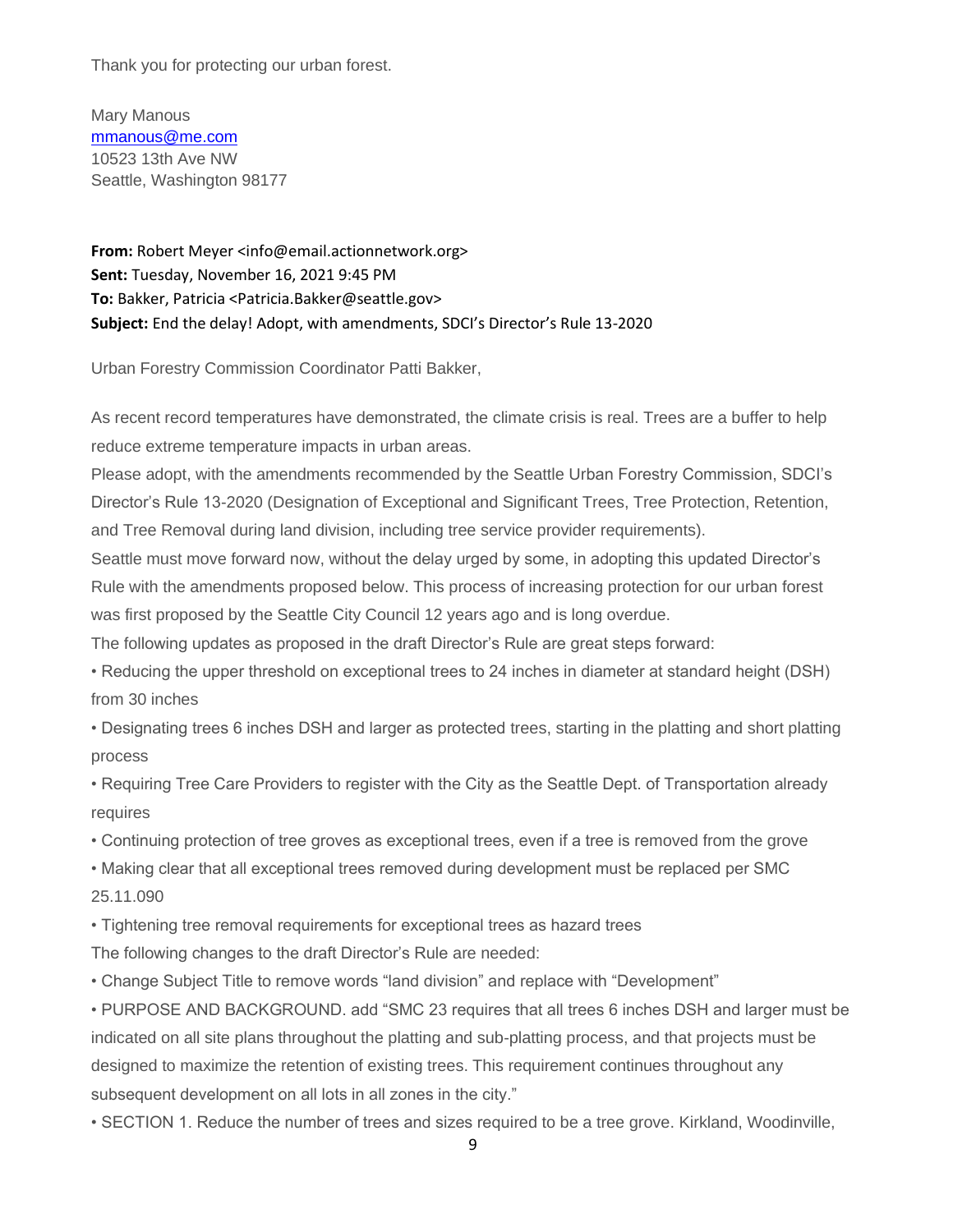and Duvall all define a tree grove as "a group of 3 or more significant trees with overlapping or touching crowns." Include street trees in groves.

• Add "Significant trees may become exceptional as they grow in size. They are future replacements in the urban forest for exceptional trees when they die. Development projects must be designed to maximize the retention of both exceptional and significant trees to maintain a diversity of tree species and ages."

• Add "All replacement trees regardless of size are protected trees and can't be removed."

• SECTION 2. Change the heading to "TREE PROTECTION". Remove references to "Exceptional Trees" only and change to "Trees". e.g., change "Exceptional Tree Protection Areas" to "Tree Protection Areas". • SECTION 4. Add "The Director shall have the authority to allow replacement trees on both public and private property to meet the goals and objectives of race and social justice under Seattle's Equity and Environment Initiative."

• Under SMC 25.11.090 the Director has the authority to require "one or more trees" to be planted as replacement trees for removed exceptional trees during development. The number of trees required should increase with the size of the tree removed, with a goal to achieve equivalent canopy area and volume in 25 years. Any in-lieu fee must also rise as the size of the removed tree increases. The city can not wait 80 years to replace an 80-year-old western red cedar tree and expect to maintain its canopy goals as large exceptional trees are removed during development.

• SECTION 5. SEPA requirements under SMC 25.05.675 N are for protecting special habitats and need to be considered at the beginning of the development process. The language of this SEPA code section should be included in the Director's Rule to be certain that the code is complied with.

• SECTION 6. SDCI should adopt SDOT's registration process and requirements to assist Tree Care Providers in complying with city code and regulations. Reduce the number of citations that will remove a Tree Care Provider from being registered with the city to no more than 2 per year. Require annual registration same as Seattle business licenses require. Require that Tree Care Provider companies have a WA State contractor's license to ensure they have workers' compensation. Require they have a certificate of insurance that lists the city as an additional insured so the city cannot be sued. Require that all jobs either have a certified arborist on the work site or that they have visited the site and officially sign off on the specific work being done.

Thank you for protecting our urban forest.

Robert Meyer [meyerrw@mac.com](mailto:meyerrw@mac.com) 223 Yesler Way Seattle, Washington 98104

**From:** Todd Stoltey <info@email.actionnetwork.org> **Sent:** Tuesday, November 16, 2021 10:15 PM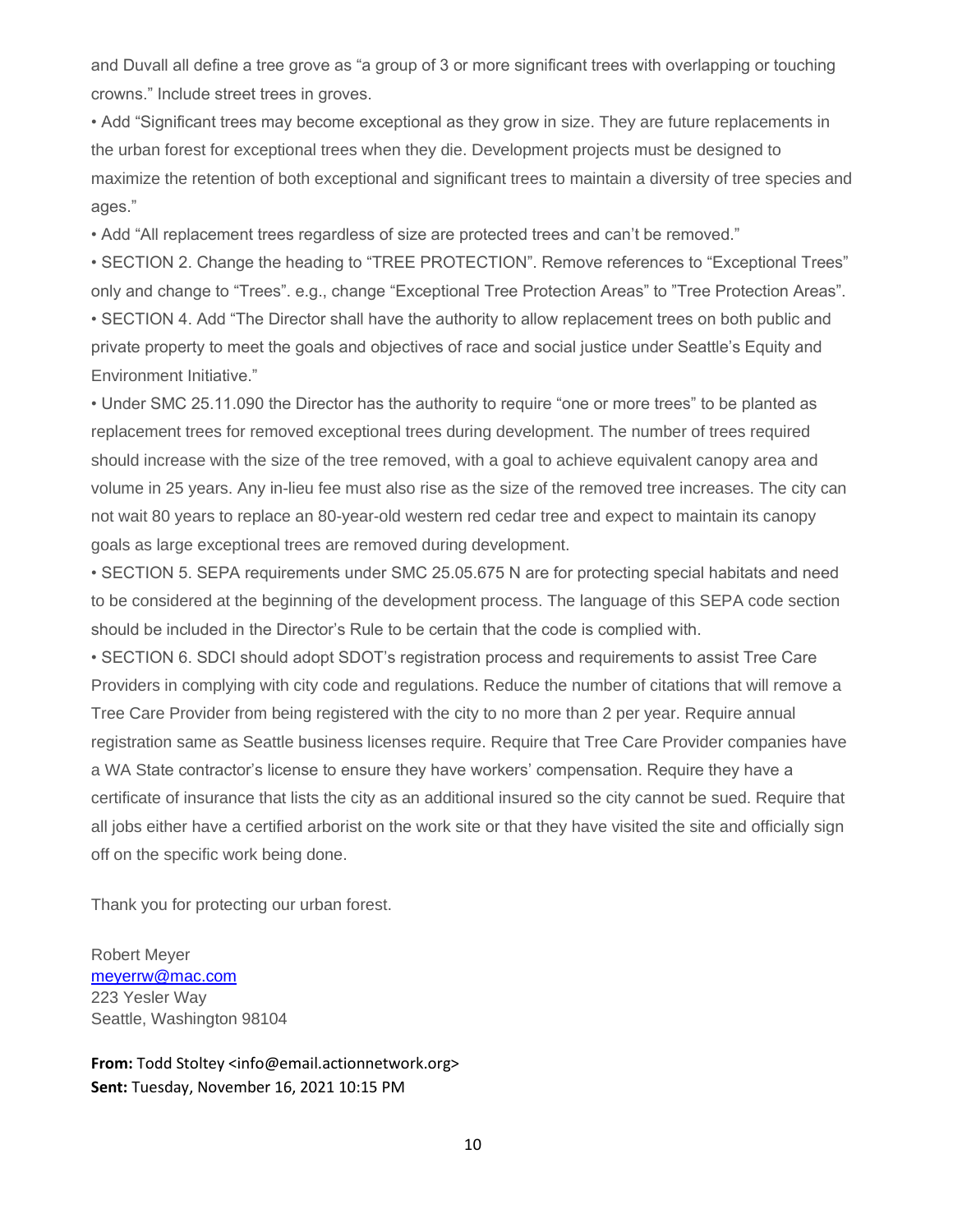#### **To:** Bakker, Patricia <Patricia.Bakker@seattle.gov>

#### **Subject:** End the delay! Adopt, with amendments, SDCI's Director's Rule 13-2020

Urban Forestry Commission Coordinator Patti Bakker,

As recent record temperatures have demonstrated, the climate crisis is real. Trees are a buffer to help reduce extreme temperature impacts in urban areas.

Please adopt, with the amendments recommended by the Seattle Urban Forestry Commission, SDCI's Director's Rule 13-2020 (Designation of Exceptional and Significant Trees, Tree Protection, Retention, and Tree Removal during land division, including tree service provider requirements).

Seattle must move forward now, without the delay urged by some, in adopting this updated Director's Rule with the amendments proposed below. This process of increasing protection for our urban forest was first proposed by the Seattle City Council 12 years ago and is long overdue.

The following updates as proposed in the draft Director's Rule are great steps forward:

• Reducing the upper threshold on exceptional trees to 24 inches in diameter at standard height (DSH) from 30 inches

• Designating trees 6 inches DSH and larger as protected trees, starting in the platting and short platting process

• Requiring Tree Care Providers to register with the City as the Seattle Dept. of Transportation already requires

• Continuing protection of tree groves as exceptional trees, even if a tree is removed from the grove

• Making clear that all exceptional trees removed during development must be replaced per SMC 25.11.090

• Tightening tree removal requirements for exceptional trees as hazard trees

The following changes to the draft Director's Rule are needed:

• Change Subject Title to remove words "land division" and replace with "Development"

• PURPOSE AND BACKGROUND. add "SMC 23 requires that all trees 6 inches DSH and larger must be indicated on all site plans throughout the platting and sub-platting process, and that projects must be designed to maximize the retention of existing trees. This requirement continues throughout any subsequent development on all lots in all zones in the city."

• SECTION 1. Reduce the number of trees and sizes required to be a tree grove. Kirkland, Woodinville, and Duvall all define a tree grove as "a group of 3 or more significant trees with overlapping or touching crowns." Include street trees in groves.

• Add "Significant trees may become exceptional as they grow in size. They are future replacements in the urban forest for exceptional trees when they die. Development projects must be designed to maximize the retention of both exceptional and significant trees to maintain a diversity of tree species and ages."

• Add "All replacement trees regardless of size are protected trees and can't be removed."

• SECTION 2. Change the heading to "TREE PROTECTION". Remove references to "Exceptional Trees"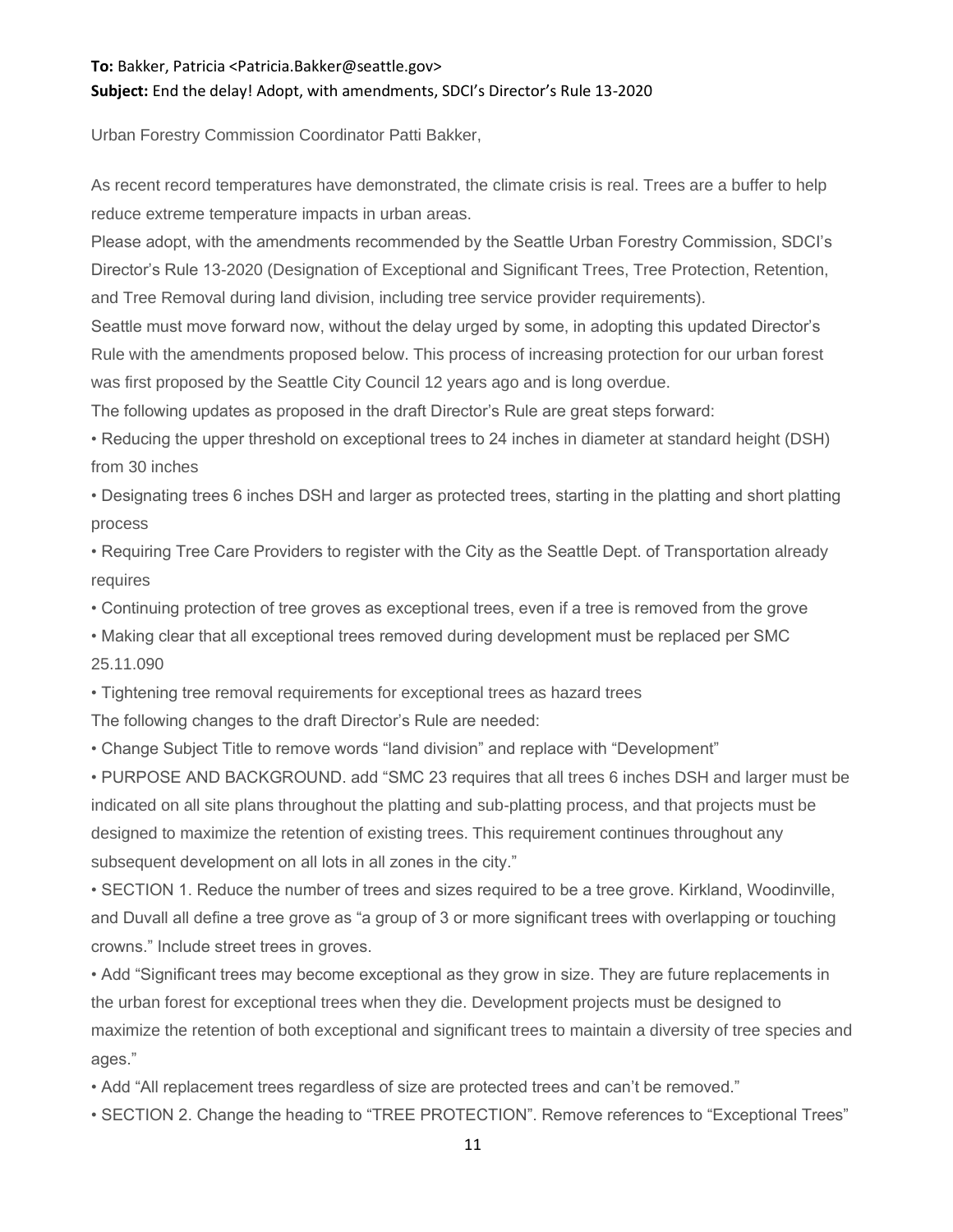only and change to "Trees". e.g., change "Exceptional Tree Protection Areas" to "Tree Protection Areas". • SECTION 4. Add "The Director shall have the authority to allow replacement trees on both public and private property to meet the goals and objectives of race and social justice under Seattle's Equity and Environment Initiative."

• Under SMC 25.11.090 the Director has the authority to require "one or more trees" to be planted as replacement trees for removed exceptional trees during development. The number of trees required should increase with the size of the tree removed, with a goal to achieve equivalent canopy area and volume in 25 years. Any in-lieu fee must also rise as the size of the removed tree increases. The city can not wait 80 years to replace an 80-year-old western red cedar tree and expect to maintain its canopy goals as large exceptional trees are removed during development.

• SECTION 5. SEPA requirements under SMC 25.05.675 N are for protecting special habitats and need to be considered at the beginning of the development process. The language of this SEPA code section should be included in the Director's Rule to be certain that the code is complied with.

• SECTION 6. SDCI should adopt SDOT's registration process and requirements to assist Tree Care Providers in complying with city code and regulations. Reduce the number of citations that will remove a Tree Care Provider from being registered with the city to no more than 2 per year. Require annual registration same as Seattle business licenses require. Require that Tree Care Provider companies have a WA State contractor's license to ensure they have workers' compensation. Require they have a certificate of insurance that lists the city as an additional insured so the city cannot be sued. Require that all jobs either have a certified arborist on the work site or that they have visited the site and officially sign off on the specific work being done.

Thank you for protecting our urban forest.

Todd Stoltey [tstoltey@gmail.com](mailto:tstoltey@gmail.com) 4432 Baker Ave NW Seattle, Washington 98107

**From:** Trane Levington <info@email.actionnetwork.org> **Sent:** Tuesday, November 16, 2021 11:54 PM **To:** Bakker, Patricia <Patricia.Bakker@seattle.gov> **Subject:** End the delay! Adopt, with amendments, SDCI's Director's Rule 13-2020

Urban Forestry Commission Coordinator Patti Bakker,

As recent record temperatures have demonstrated, the climate crisis is real. Trees are a buffer to help reduce extreme temperature impacts in urban areas.

Please adopt, with the amendments recommended by the Seattle Urban Forestry Commission, SDCI's Director's Rule 13-2020 (Designation of Exceptional and Significant Trees, Tree Protection, Retention,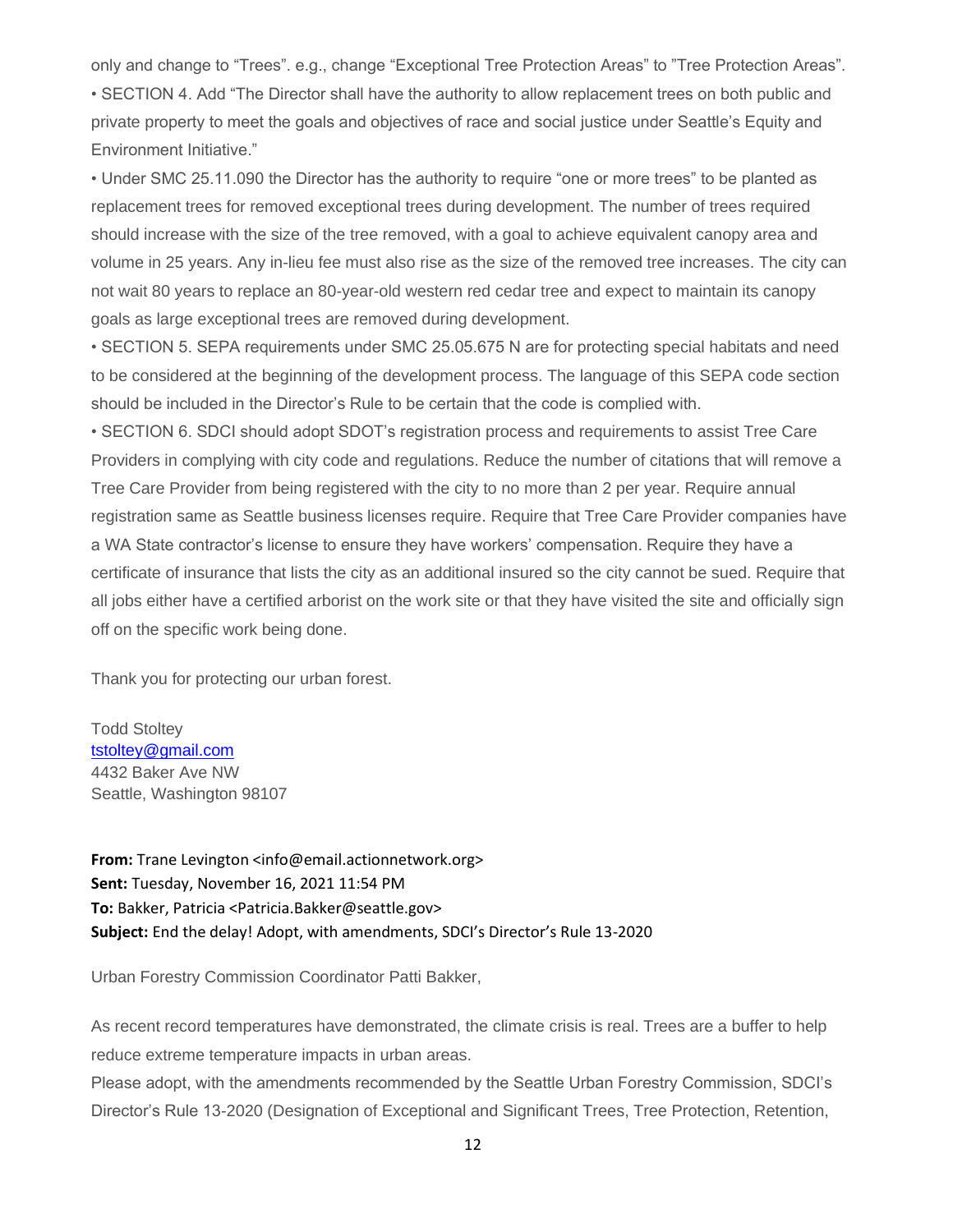and Tree Removal during land division, including tree service provider requirements).

Seattle must move forward now, without the delay urged by some, in adopting this updated Director's Rule with the amendments proposed below. This process of increasing protection for our urban forest was first proposed by the Seattle City Council 12 years ago and is long overdue.

The following updates as proposed in the draft Director's Rule are great steps forward:

• Reducing the upper threshold on exceptional trees to 24 inches in diameter at standard height (DSH) from 30 inches

• Designating trees 6 inches DSH and larger as protected trees, starting in the platting and short platting process

• Requiring Tree Care Providers to register with the City as the Seattle Dept. of Transportation already requires

• Continuing protection of tree groves as exceptional trees, even if a tree is removed from the grove

• Making clear that all exceptional trees removed during development must be replaced per SMC 25.11.090

• Tightening tree removal requirements for exceptional trees as hazard trees

The following changes to the draft Director's Rule are needed:

• Change Subject Title to remove words "land division" and replace with "Development"

• PURPOSE AND BACKGROUND. add "SMC 23 requires that all trees 6 inches DSH and larger must be indicated on all site plans throughout the platting and sub-platting process, and that projects must be designed to maximize the retention of existing trees. This requirement continues throughout any subsequent development on all lots in all zones in the city."

• SECTION 1. Reduce the number of trees and sizes required to be a tree grove. Kirkland, Woodinville, and Duvall all define a tree grove as "a group of 3 or more significant trees with overlapping or touching crowns." Include street trees in groves.

• Add "Significant trees may become exceptional as they grow in size. They are future replacements in the urban forest for exceptional trees when they die. Development projects must be designed to maximize the retention of both exceptional and significant trees to maintain a diversity of tree species and ages."

• Add "All replacement trees regardless of size are protected trees and can't be removed."

• SECTION 2. Change the heading to "TREE PROTECTION". Remove references to "Exceptional Trees" only and change to "Trees". e.g., change "Exceptional Tree Protection Areas" to "Tree Protection Areas".

• SECTION 4. Add "The Director shall have the authority to allow replacement trees on both public and private property to meet the goals and objectives of race and social justice under Seattle's Equity and Environment Initiative."

• Under SMC 25.11.090 the Director has the authority to require "one or more trees" to be planted as replacement trees for removed exceptional trees during development. The number of trees required should increase with the size of the tree removed, with a goal to achieve equivalent canopy area and volume in 25 years. Any in-lieu fee must also rise as the size of the removed tree increases. The city can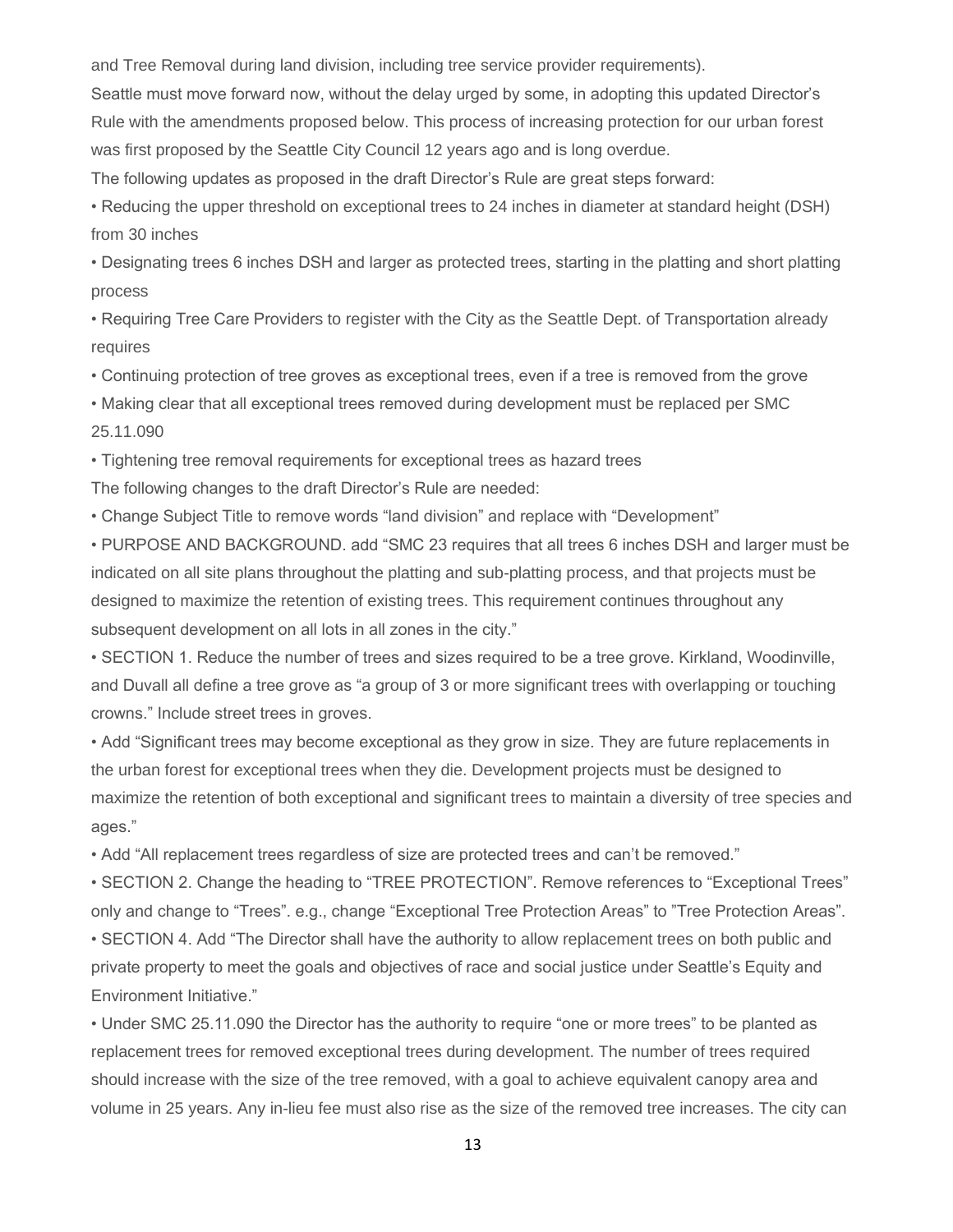not wait 80 years to replace an 80-year-old western red cedar tree and expect to maintain its canopy goals as large exceptional trees are removed during development.

• SECTION 5. SEPA requirements under SMC 25.05.675 N are for protecting special habitats and need to be considered at the beginning of the development process. The language of this SEPA code section should be included in the Director's Rule to be certain that the code is complied with.

• SECTION 6. SDCI should adopt SDOT's registration process and requirements to assist Tree Care Providers in complying with city code and regulations. Reduce the number of citations that will remove a Tree Care Provider from being registered with the city to no more than 2 per year. Require annual registration same as Seattle business licenses require. Require that Tree Care Provider companies have a WA State contractor's license to ensure they have workers' compensation. Require they have a certificate of insurance that lists the city as an additional insured so the city cannot be sued. Require that all jobs either have a certified arborist on the work site or that they have visited the site and officially sign off on the specific work being done.

Thank you for protecting our urban forest.

Trane Levington [tranewaters@gmail.com](mailto:tranewaters@gmail.com) 620 N 130TH ST Apt 55 Seattle , Washington 98133

From: Betsy Snyder <bisnyder11@comcast.net> **Sent:** Wednesday, November 17, 2021 7:58 AM **To:** Bakker, Patricia <Patricia.Bakker@seattle.gov> **Subject:** End the delay! Adopt, with amendments, SDCI's Director's Rule 13-2020

Urban Forestry Commission Coordinator Patti Bakker,

As recent record temperatures have demonstrated, the climate crisis is real. Trees are a buffer to help reduce extreme temperature impacts in urban areas.

Please adopt, with the amendments recommended by the Seattle Urban Forestry Commission, SDCI's Director's Rule 13-2020 (Designation of Exceptional and Significant Trees, Tree Protection, Retention, and Tree Removal during land division, including tree service provider requirements).

Seattle must move forward now, without the delay urged by some, in adopting this updated Director's Rule with the amendments proposed below. This process of increasing protection for our urban forest was first proposed by the Seattle City Council 12 years ago and is long overdue.

The following updates as proposed in the draft Director's Rule are great steps forward:

• Reducing the upper threshold on exceptional trees to 24 inches in diameter at standard height (DSH) from 30 inches

• Designating trees 6 inches DSH and larger as protected trees, starting in the platting and short platting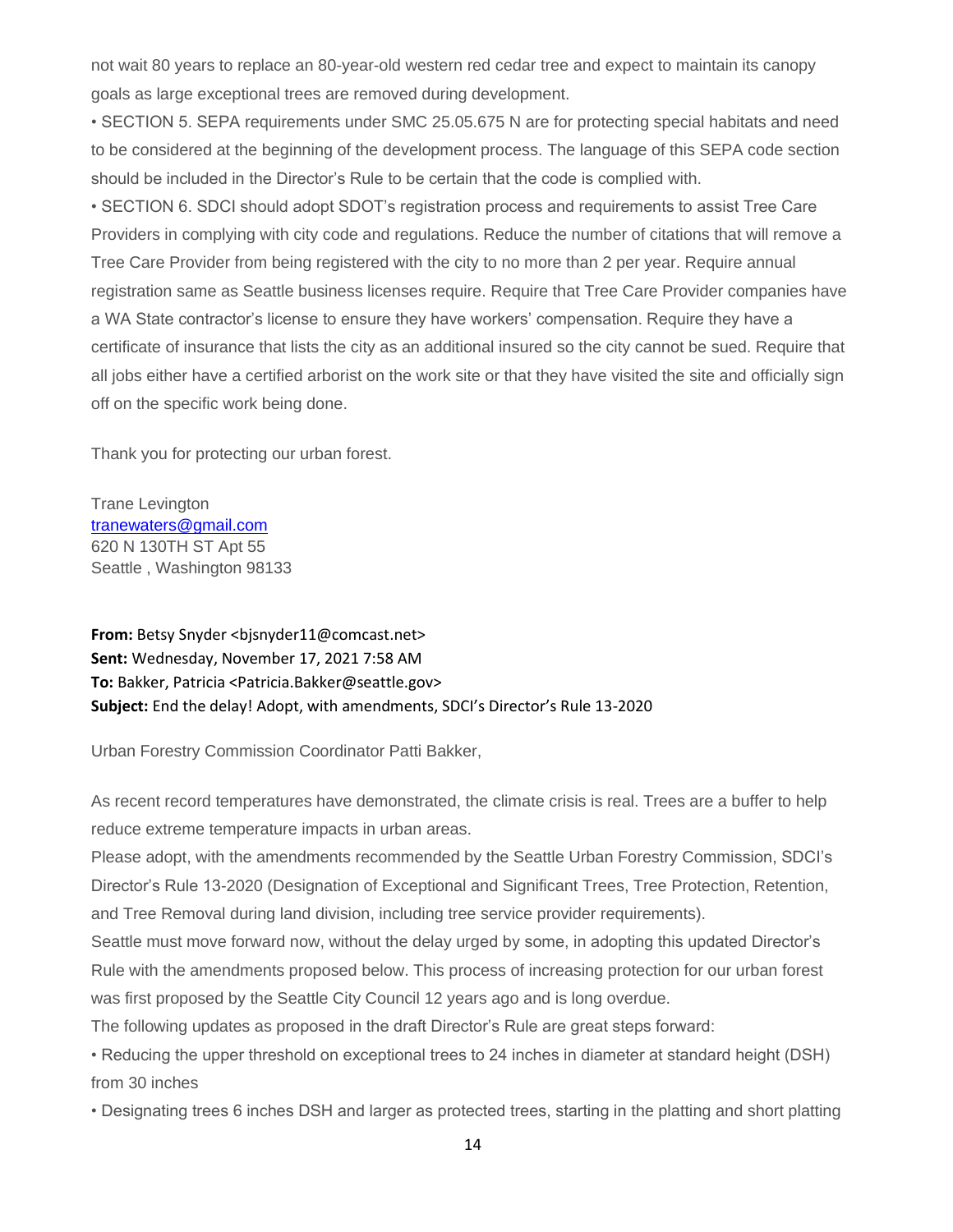process

• Requiring Tree Care Providers to register with the City as the Seattle Dept. of Transportation already requires

• Continuing protection of tree groves as exceptional trees, even if a tree is removed from the grove

• Making clear that all exceptional trees removed during development must be replaced per SMC 25.11.090

• Tightening tree removal requirements for exceptional trees as hazard trees

The following changes to the draft Director's Rule are needed:

• Change Subject Title to remove words "land division" and replace with "Development"

• PURPOSE AND BACKGROUND. add "SMC 23 requires that all trees 6 inches DSH and larger must be indicated on all site plans throughout the platting and sub-platting process, and that projects must be designed to maximize the retention of existing trees. This requirement continues throughout any subsequent development on all lots in all zones in the city."

• SECTION 1. Reduce the number of trees and sizes required to be a tree grove. Kirkland, Woodinville, and Duvall all define a tree grove as "a group of 3 or more significant trees with overlapping or touching crowns." Include street trees in groves.

• Add "Significant trees may become exceptional as they grow in size. They are future replacements in the urban forest for exceptional trees when they die. Development projects must be designed to maximize the retention of both exceptional and significant trees to maintain a diversity of tree species and ages."

• Add "All replacement trees regardless of size are protected trees and can't be removed."

• SECTION 2. Change the heading to "TREE PROTECTION". Remove references to "Exceptional Trees" only and change to "Trees". e.g., change "Exceptional Tree Protection Areas" to "Tree Protection Areas". • SECTION 4. Add "The Director shall have the authority to allow replacement trees on both public and private property to meet the goals and objectives of race and social justice under Seattle's Equity and Environment Initiative."

• Under SMC 25.11.090 the Director has the authority to require "one or more trees" to be planted as replacement trees for removed exceptional trees during development. The number of trees required should increase with the size of the tree removed, with a goal to achieve equivalent canopy area and volume in 25 years. Any in-lieu fee must also rise as the size of the removed tree increases. The city can not wait 80 years to replace an 80-year-old western red cedar tree and expect to maintain its canopy goals as large exceptional trees are removed during development.

• SECTION 5. SEPA requirements under SMC 25.05.675 N are for protecting special habitats and need to be considered at the beginning of the development process. The language of this SEPA code section should be included in the Director's Rule to be certain that the code is complied with.

• SECTION 6. SDCI should adopt SDOT's registration process and requirements to assist Tree Care Providers in complying with city code and regulations. Reduce the number of citations that will remove a Tree Care Provider from being registered with the city to no more than 2 per year. Require annual

15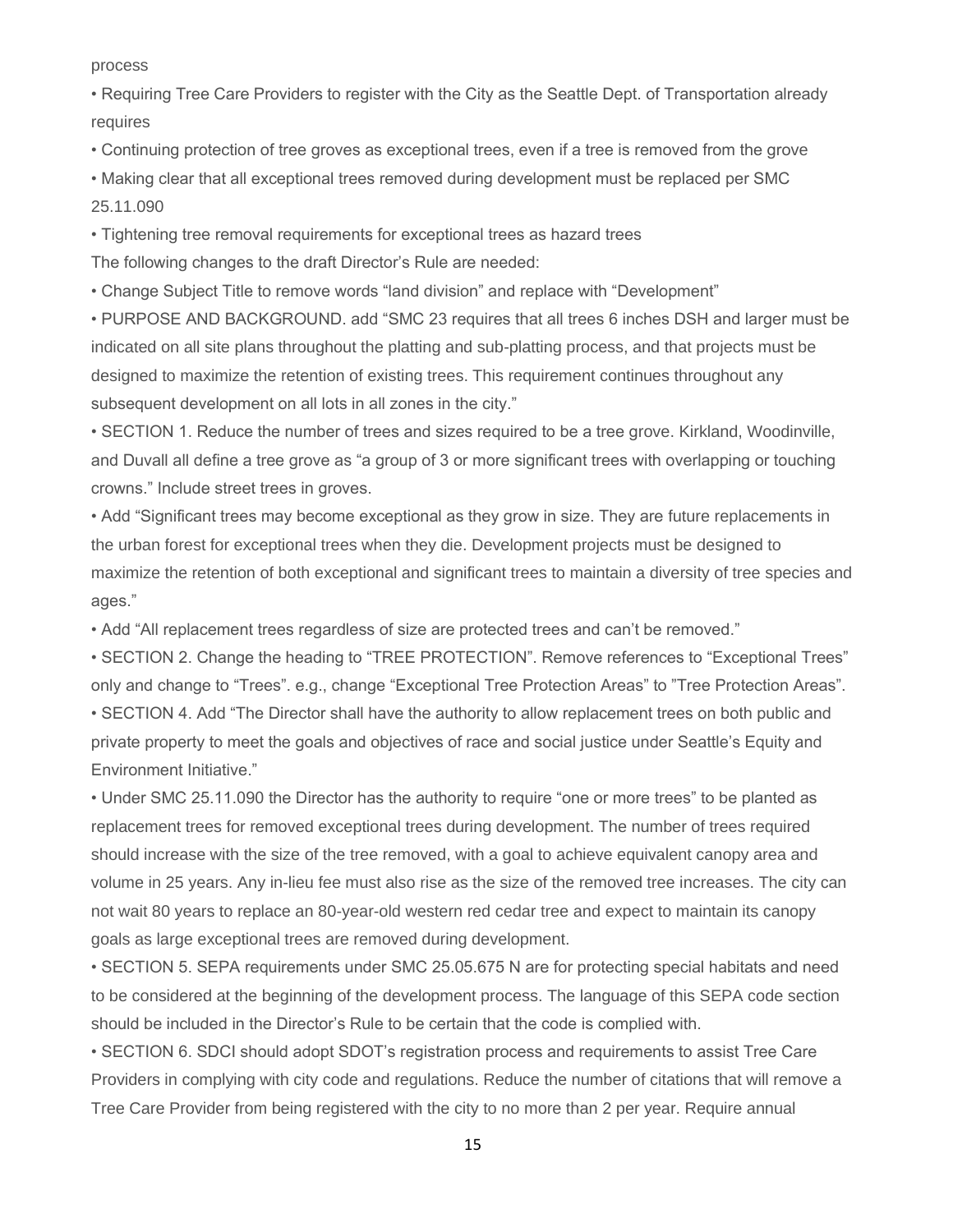registration same as Seattle business licenses require. Require that Tree Care Provider companies have a WA State contractor's license to ensure they have workers' compensation. Require they have a certificate of insurance that lists the city as an additional insured so the city cannot be sued. Require that all jobs either have a certified arborist on the work site or that they have visited the site and officially sign off on the specific work being done.

Thank you for protecting our urban forest.

Betsy Snyder [bjsnyder11@comcast.net](mailto:bjsnyder11@comcast.net) 4211 SW College St Seattle, Washington 98116

From: Betsy Snyder <bisnyder11@comcast.net> **Sent:** Wednesday, November 17, 2021 7:59 AM **To:** Bakker, Patricia <Patricia.Bakker@seattle.gov> **Subject:** Please Protect Seattle's Trees

Urban Forestry Commission Coordinator Patti Bakker,

It's time to end the delay by the Seattle Department of Construction and Inspections (SDCI) on presenting the Seattle City Council with an updated draft Tree and Urban Forest Protection Ordinance. Over the last 12 years, the City Council has repeatedly asked SDCI for an updated workable and effective ordinance draft to consider and it is obvious SDCI is not responding as requested. In its recent Resolution 31902, the Council gave specific issues for SDCI to address.

If SDCI cannot respond in a timely manner, please remove tree and urban forestry protection from their Department. As the City Auditor proposed in 2009, transfer tree and urban forestry oversight and authority to the Office of Sustainability and the Environment. SDCI has a conflict of interest in tree oversight – their priority mission has been to help developers build, not protect trees. Years of inaction on effective oversight and protection of trees by SDCI demands that a separate entity like OSE take over the city's responsibility to protect and enhance our urban forest.

Seattle's trees and urban forest are vital to keeping our city healthy and livable. Trees and the urban forest comprise a vital green infrastructure. Trees reduce air pollution, storm water runoff and climate impacts like heat island effects, while providing essential habitat for birds and other wildlife. They are important for the physical and mental health of our residents.

Seattle's rapid growth and an outdated tree ordinance are reducing these beneficial effects as trees are removed and not replaced. It is urgent to act now to stop this continued loss of trees, particularly large mature trees and tree groves. It is important to promote environmental equity as trees are replaced.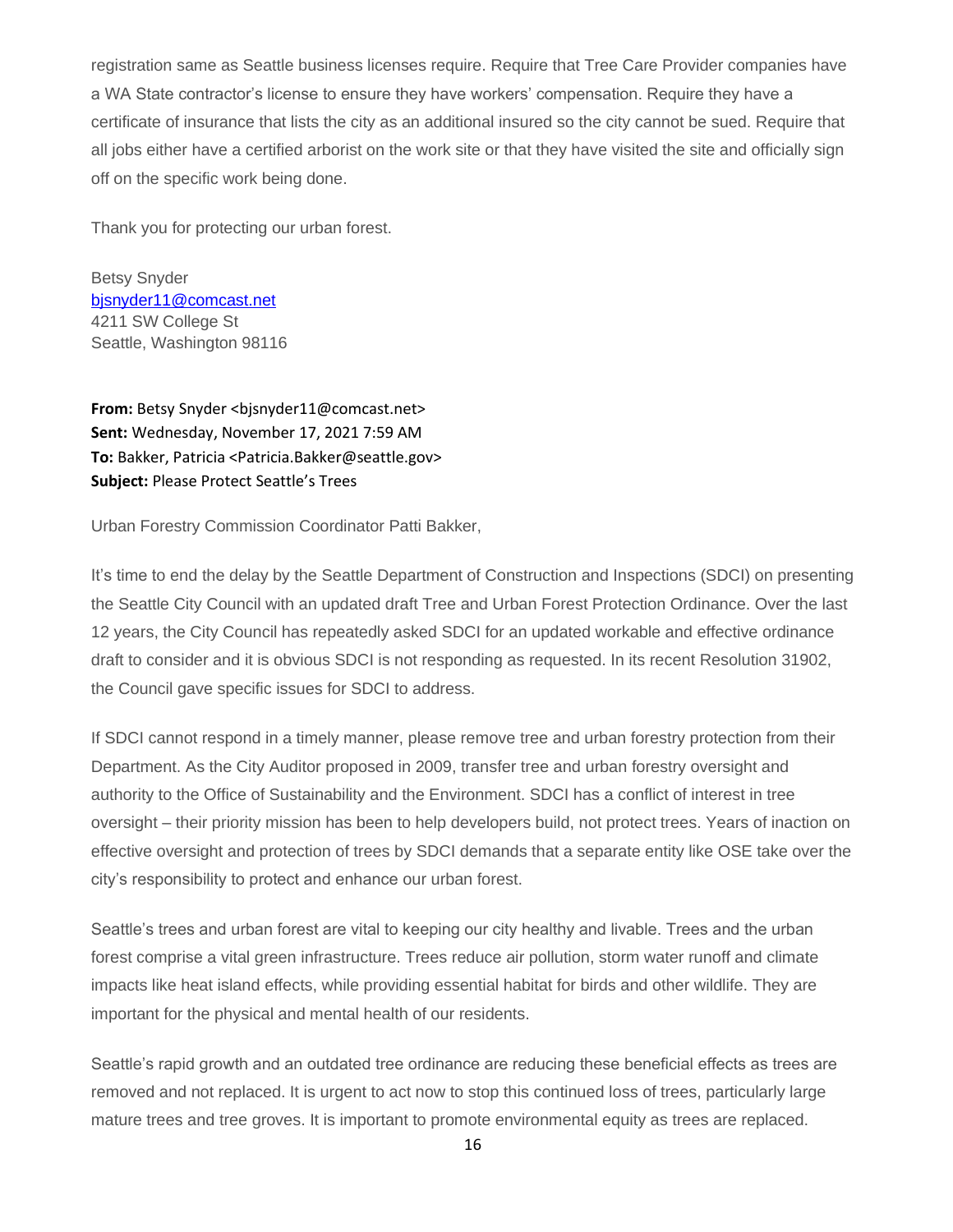Please update Seattle's Tree Protection Ordinance as recommended in the latest draft by the Seattle Urban Forestry Commission.

Here are the key provisions that need to be in the updated tree ordinance:

1. Expand the existing Tree Removal and Replacement Permit Program, including 2-week public notice and posting on-site, as used by the Seattle Department of Transportation (SDOT) – to cover all Significant Trees (6" and larger diameter at breast height (DBH)) on private property in all land use zones, both during development and outside development.

2. Require the replacement of all Significant Trees removed with trees that in 25 years will reach equivalent canopy volume – either on site or pay a replacement fee into a City Tree Replacement and Preservation Fund. Allow the Fund to also accept fines, donations, grants and set up easements.

3. Retain current protections for Exceptional Trees and reduce the upper threshold for Exceptional Trees

to 24" DBH, protect tree groves and prohibit Significant Trees being removed on undeveloped lots.

4. Allow removal of no more than 2 Significant non-Exceptional Trees in 3 years per lot outside development

5. Establish one citywide database for applying for Tree Removal and Replacement Permits and to track changes in the tree canopy.

6. Post online all permit requests and permit approvals for public viewing.

7. Expand SDOT's existing tree service provider's registration and certification to register all Tree Service Providers (arborists) working on trees in Seattle.

8. Provide adequate funding in the budget to implement and enforce the updated ordinance.

Betsy Snyder [bjsnyder11@comcast.net](mailto:bjsnyder11@comcast.net) 4211 SW College St Seattle, Washington 98116

**From:** Timothy Humes <info@email.actionnetwork.org> **Sent:** Wednesday, November 17, 2021 11:42 AM **To:** Bakker, Patricia <Patricia.Bakker@seattle.gov> **Subject:** Please Update Seattle's Tree Ordinance

Urban Forestry Commission Coordinator Patti Bakker,

"Tree Protection Staff: As we await a new, stronger tree protection ordinance, I am proposing to hire two additional arborists in the Seattle Department of Construction and Inspection to immediately enhance the City's ability to enforce the tree code and review permit applications to ensure compliance with tree protections. While the bigger changes we need will come with a new ordinance, we can start by adequately enforcing the laws we currently have."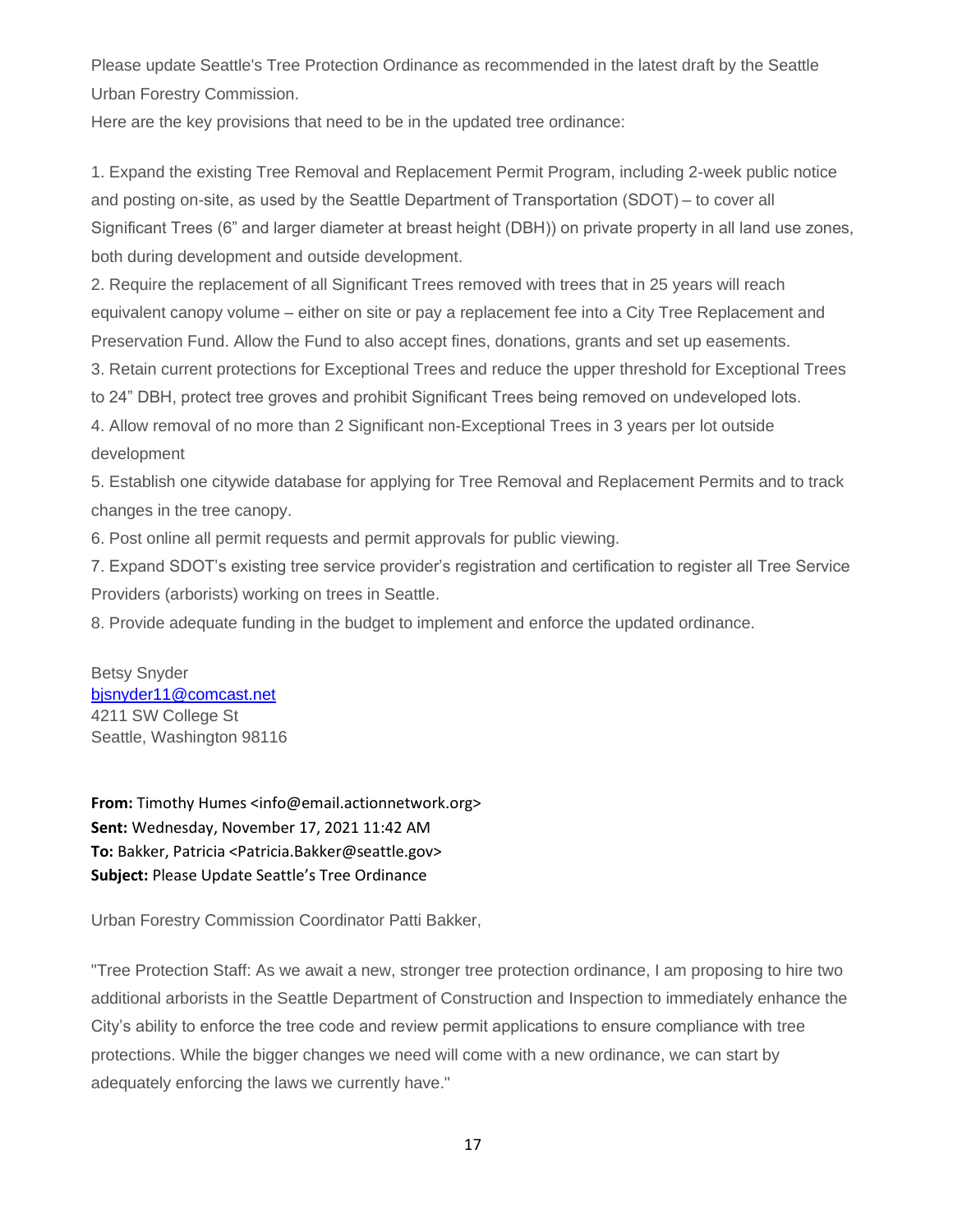It's time to end the delay by the Seattle Department of Construction and Inspections (SDCI) on presenting the Seattle City Council with an updated draft Tree and Urban Forest Protection Ordinance. Over the last 12 years, the City Council has repeatedly asked SDCI for an updated workable and effective ordinance draft to consider and it is obvious SDCI is not responding as requested. In its recent Resolution 31902, the Council gave specific issues for SDCI to address.

If SDCI cannot respond in a timely manner, please remove tree and urban forestry protection from their Department. As the City Auditor proposed in 2009, transfer tree and urban forestry oversight and authority to the Office of Sustainability and the Environment. SDCI has a conflict of interest in tree oversight – their priority mission has been to help developers build, not protect trees. Years of inaction on effective oversight and protection of trees by SDCI demands that a separate entity like OSE take over the city's responsibility to protect and enhance our urban forest.

Seattle's trees and urban forest are vital to keeping our city healthy and livable. Trees and the urban forest comprise a vital green infrastructure. Trees reduce air pollution, storm water runoff and climate impacts like heat island effects, while providing essential habitat for birds and other wildlife. They are important for the physical and mental health of our residents.

Seattle's rapid growth and an outdated tree ordinance are reducing these beneficial effects as trees are removed and not replaced. It is urgent to act now to stop this continued loss of trees, particularly large mature trees and tree groves. It is important to promote environmental equity as trees are replaced.

Please update Seattle's Tree Protection Ordinance as recommended in the latest draft by the Seattle Urban Forestry Commission.

Here are the key provisions that need to be in the updated tree ordinance:

1. Expand the existing Tree Removal and Replacement Permit Program, including 2-week public notice and posting on-site, as used by the Seattle Department of Transportation (SDOT) – to cover all Significant Trees (6" and larger diameter at breast height (DBH)) on private property in all land use zones, both during development and outside development.

2. Require the replacement of all Significant Trees removed with trees that in 25 years will reach equivalent canopy volume – either on site or pay a replacement fee into a City Tree Replacement and Preservation Fund. Allow the Fund to also accept fines, donations, grants and set up easements.

3. Retain current protections for Exceptional Trees and reduce the upper threshold for Exceptional Trees to 24" DBH, protect tree groves and prohibit Significant Trees being removed on undeveloped lots.

4. Allow removal of no more than 2 Significant non-Exceptional Trees in 3 years per lot outside development

5. Establish one citywide database for applying for Tree Removal and Replacement Permits and to track changes in the tree canopy.

18